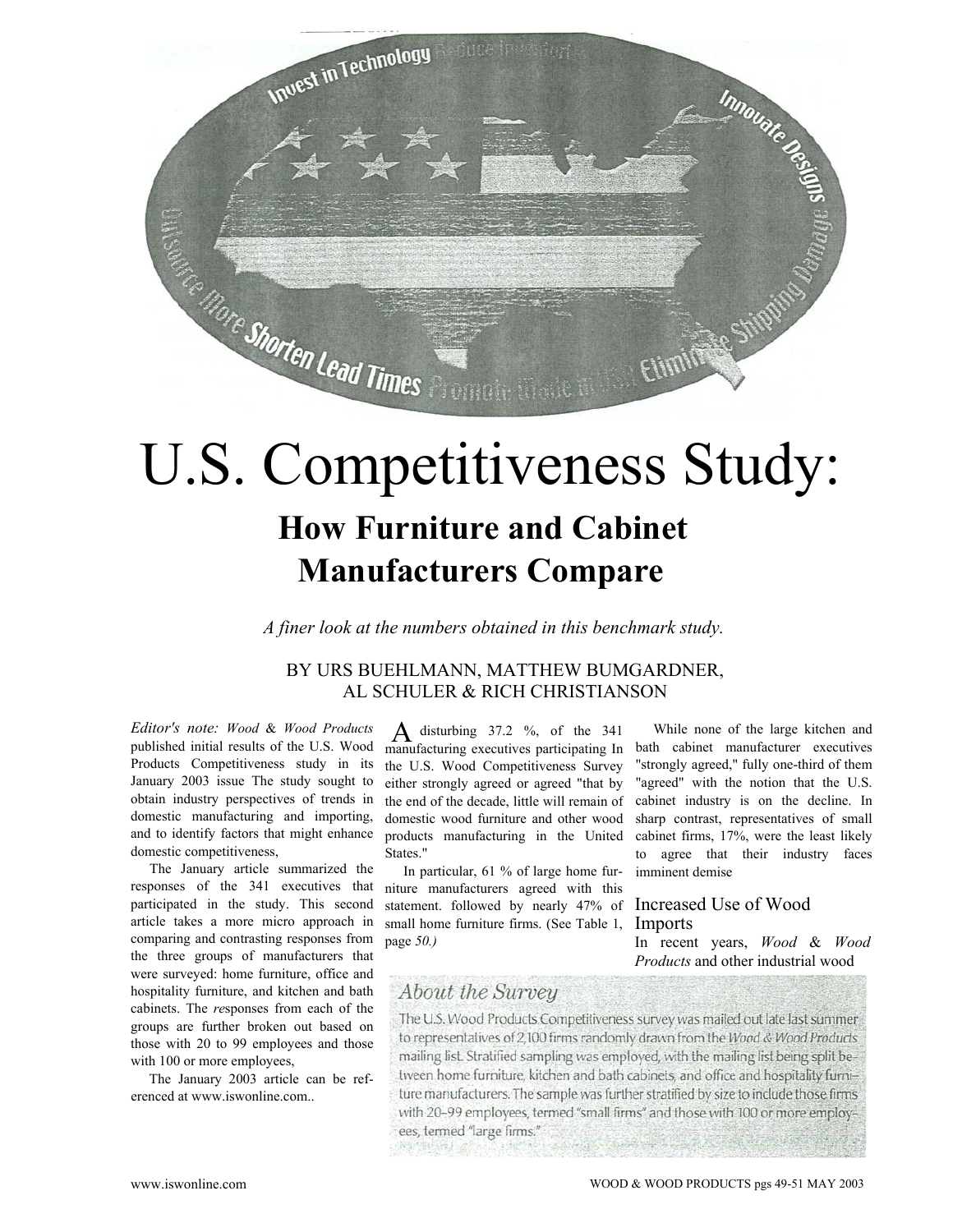# U.S. Competitiveness Survey

WILL THE INDUSTRY SURVIVE? Level of agreement (%) that little will remain of wood furniture and other wood products manufacturing in the United States by the end of the decade.

|                          | Small<br><b>HF</b> | Large<br>HF. | Small<br>OHF | Large<br>OHF | Small<br>KBC | Large<br><b>KBC</b> | All<br>Groups |
|--------------------------|--------------------|--------------|--------------|--------------|--------------|---------------------|---------------|
| <b>Strongly Agree</b>    | 26.5               | 24.1         | 14.7         | 14.3         | 6.8          | 0.0                 | 15.3          |
| Agree                    | 20.4               | 37.0         | 20.0         | 18.4         | 102          | 33.3                | 219           |
| Disagree                 | 28.6               | 16.7         | 26.3         | 36.7         | 424          | 40.8                | 30.6          |
| <b>Strongly Disagree</b> | 14.3               | 14.8         | 24.3         | 16.3         | 23.7         | 18.5                | 19.5          |
| Not Sure                 | 10.2               | 74           | 147          | 143          | 169          | 74                  | 126           |

Table 1.

|                      | LEGEND                                                                       |
|----------------------|------------------------------------------------------------------------------|
|                      |                                                                              |
| $H =$ Home Furniture |                                                                              |
|                      | OHF = Office & Hospitality Furniture KBC = Kitchen & Bath Contract Furniture |

DO YOU IMPORT? Responses (%) to whether companies have increased use of wood imports in their product lines over the last five years.

|                                          | Small<br>НF | Large<br>HF | Small<br>OHF | Large<br>OHF | Small<br>KBC | Large | All<br>KBC Groups |
|------------------------------------------|-------------|-------------|--------------|--------------|--------------|-------|-------------------|
| Imported finished<br>product<br>Imported | 7.7         | 14.6        | 51           | 41           | $67 -$       | $-37$ | $-70$             |
| components                               | 19.2        | 3.6         | 11.2         | 20.4         | 11.6         | 29.6  | 141               |
| Both                                     | 13.5        | 41.8        | 9.2          | 20.4         | 6.7          | 74    | 30.6              |
| No                                       | 596         | 40.0        | 74.5         | 55.1         | 75.0         | 593   | 628               |

Table 2.

working news sources have duly noted customization and thus can be imported that much of the imported wood products and components are being sourced by domestic manufacturers.

To get a better handle on the state of domestic producers' import programs, respondents were asked, "Over the last five years, have you increased the use of wood imports in your product line')" There were differences among the firm categories.

First, with the exception of small home furniture firms, small companies were more likely to have not increased their use of imports over the last five years. Second, the increased use of imported finished products alone was generally low across all firm categories, less than 15% of respondents. (See Table 2.)

In addition, large home furniture manufacturers were the only firm category to exhibit a high proportion of imported finished product compared to imported components. This could reflect that home furniture products often do not require any

from the lowest cost supplier. An implication of this is that, when importing finished products, firms become channel intermediaries that could lose relevance if foreign manufacturers develop adequate marketing and distribution systems to bypass domestic business partners.

#### **Lost Business Due to Imports**

Respondents were also asked, "Over the last five years, have you lost significant business due to imports~" Kitchen and bath cabinet companies, both small and large, were most likely to respond with "no" (73.4% and 846% respectively). In comparison, large home furniture firms were most likely to indicate that they had lost significant business to imports, with more than 65% answering "yes" and another 16.4% indicating that they were "not sure."

Meanwhile, small home furniture

companies, as well as small and large office and hospitality furniture manufacturers were very similar in their responses, with approximately one-half indicating that they had not lost significant business to imports.

Large home furniture

manufacturers were the only firm category to exhibit a high proportion of imported finished product compared to imported components.

#### **Commitment to Domestic Manufacturing**

In spite of harboring a high degree of concern for the future, the manufacturing executives were pretty much in lock-step agreement in demonstrating a strong commitment for their companies to maintain a domestic manufacturing presence. Given the opportunity to rank their commitment to domestic manufacturing on a 7-point scale, with 1 equaling "not at all committed" and 7 equaling "very committed," responses were generally quite high, with an overall mean of 61

This suggests an overall general desire to keep at least a portion of manufacturing in the U.S. However, as the responses to the questions above demonstrate, different industry sectors achieve this desire with mixed success.

#### **Sales from Domestic Sources**

Table 3 (page 51) demonstrates that there was a difference among the firm categories concerning the percentage of sales expected to come from domestically produced and/or sourced products in three years. Large home furniture firms were substantially less likely than the others to expect more than 80% of sales to be generated from domestically produced and/or sourced parts.

The results suggest that kitchen and bath cabinet manufacturers. especially small firms, are less certain about the future in this regard than are home furniture and office and hospitality furniture manufacturers, but still predict